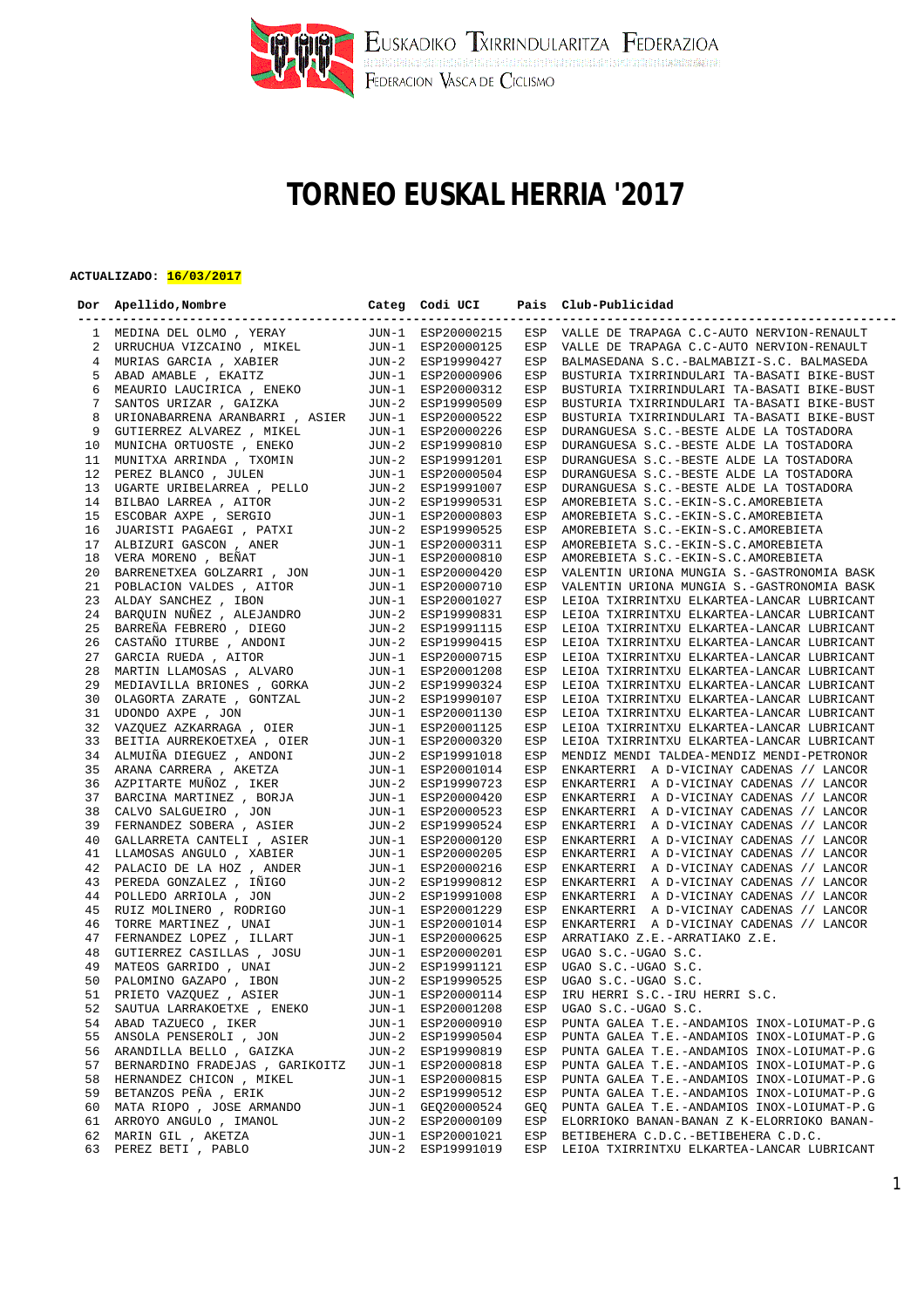

EUSKADIKO TXIRRINDULARITZA FEDERAZIOA

|     | 151 AGUIRRE DONOSO , ANDER<br>152 ARNAIZ BARQUILLA , ASIER                                                                                                                                                                                | JUN-1 ESP20000213 | ESP          | ARABARRAK K.T.-ARABARRAK                   |
|-----|-------------------------------------------------------------------------------------------------------------------------------------------------------------------------------------------------------------------------------------------|-------------------|--------------|--------------------------------------------|
|     |                                                                                                                                                                                                                                           | JUN-2 ESP19990426 | ESP          | ARABARRAK K.T.-ARABARRAK                   |
| 153 | LOPEZ DE ABETXUKO JIMENEZ , ANDON JUN-2 ESP19990803                                                                                                                                                                                       |                   | ESP          | ARABARRAK K.T.-ARABARRAK                   |
| 154 |                                                                                                                                                                                                                                           |                   | ESP          | ARABARRAK K.T.-ARABARRAK                   |
| 155 |                                                                                                                                                                                                                                           |                   | ESP          | AMURRIO C.C.-MEDIALAN-GARAJE YAS           |
| 156 |                                                                                                                                                                                                                                           |                   | ESP          | AMURRIO C.C.-MEDIALAN-GARAJE YAS           |
| 157 |                                                                                                                                                                                                                                           |                   | ESP          | AMURRIO C.C.-MEDIALAN-GARAJE YAS           |
| 158 |                                                                                                                                                                                                                                           |                   | ESP          | AMURRIO C.C.-MEDIALAN-GARAJE YAS           |
| 159 | LOPEZ DE ABETXUKO ALDAITURRIAGA, JUN-2 ESP19990907                                                                                                                                                                                        |                   | ESP          | AMURRIO C.C.-MEDIALAN-GARAJE YAS           |
| 160 |                                                                                                                                                                                                                                           |                   | ESP          | AMURRIO C.C.-MEDIALAN-GARAJE YAS           |
| 161 |                                                                                                                                                                                                                                           |                   | ESP          | AMURRIO C.C.-MEDIALAN-GARAJE YAS           |
| 162 |                                                                                                                                                                                                                                           |                   | ESP          | AMURRIO C.C.-MEDIALAN-GARAJE YAS           |
| 163 | NORENO MORILLO, ANER<br>MORENO MORILLO, ANER<br>PEREZ ROIS, ENEKO JUN-1 ESP20000605<br>VELARDE CASTRO, UNAI JUN-2 ESP19990116<br>ARREGI PERERA, ADRIA JUN-1 ESP20001210<br>BALZA DE VALLEJO COUTO, ENDIKA JUN-1 ESP20000303               |                   | ESP          | ITURRIBERO C.D.C.-ELPROEX-ITURRIBERO       |
| 164 |                                                                                                                                                                                                                                           |                   | ESP          | ITURRIBERO C.D.C.-ELPROEX-ITURRIBERO       |
| 165 |                                                                                                                                                                                                                                           |                   | ESP          | ITURRIBERO C.D.C.-ELPROEX-ITURRIBERO       |
| 166 |                                                                                                                                                                                                                                           |                   | ESP          | ITURRIBERO C.D.C.-ELPROEX-ITURRIBERO       |
| 167 |                                                                                                                                                                                                                                           |                   | ESP          | HEGOTARRAK C.C.-IRENAZ VITORIA-HEGOTARRAK  |
| 168 |                                                                                                                                                                                                                                           |                   | ESP          | HEGOTARRAK C.C.-IRENAZ VITORIA-HEGOTARRAK  |
| 169 |                                                                                                                                                                                                                                           |                   | ESP          | HEGOTARRAK C.C.-IRENAZ VITORIA-HEGOTARRAK  |
| 170 |                                                                                                                                                                                                                                           |                   | ESP          | HEGOTARRAK C.C.-IRENAZ VITORIA-HEGOTARRAK  |
| 171 |                                                                                                                                                                                                                                           |                   | ESP          | ARANAKO S.C.-TOYOTA ARMENTIA               |
| 172 |                                                                                                                                                                                                                                           |                   | ESP          | ARANAKO S.C.-TOYOTA ARMENTIA               |
| 173 |                                                                                                                                                                                                                                           |                   | ESP          | ARANAKO S.C.-TOYOTA ARMENTIA               |
| 175 |                                                                                                                                                                                                                                           |                   | ESP          | ARANAKO S.C.-TOYOTA ARMENTIA               |
| 176 |                                                                                                                                                                                                                                           |                   | ESP          | ARANAKO S.C.-TOYOTA ARMENTIA               |
| 177 |                                                                                                                                                                                                                                           |                   | ESP          | ARANAKO S.C.-TOYOTA ARMENTIA               |
| 178 |                                                                                                                                                                                                                                           |                   | ESP          | ARANAKO S.C.-TOYOTA ARMENTIA               |
| 201 |                                                                                                                                                                                                                                           |                   | ESP          | ELGOIBARKO LAGUN TALDEA-CICLOS ITURRIAGA   |
| 202 |                                                                                                                                                                                                                                           |                   | ESP          | ELGOIBARKO LAGUN TALDEA-CICLOS ITURRIAGA   |
| 203 |                                                                                                                                                                                                                                           |                   | ESP          | ELGOIBARKO LAGUN TALDEA-CICLOS ITURRIAGA   |
| 204 |                                                                                                                                                                                                                                           |                   | ESP          | ELGOIBARKO LAGUN TALDEA-CICLOS ITURRIAGA   |
| 205 |                                                                                                                                                                                                                                           |                   | ESP          | ELGOIBARKO LAGUN TALDEA-CICLOS ITURRIAGA   |
| 206 |                                                                                                                                                                                                                                           |                   | ESP          | GOIERRIKO TX. ORLOIJ BULT-AMPO             |
| 207 |                                                                                                                                                                                                                                           |                   | ESP          | GOIERRIKO TX. ORLOIJ BULT-AMPO             |
| 208 |                                                                                                                                                                                                                                           |                   | ESP          | GOIERRIKO TX. ORLOIJ BULT-AMPO             |
| 209 |                                                                                                                                                                                                                                           |                   | ESP          | GOIERRIKO TX. ORLOIJ BULT-AMPO             |
| 210 |                                                                                                                                                                                                                                           |                   | ESP          | GOIERRIKO TX. ORLOIJ BULT-AMPO             |
| 211 | ARKEI PERENE ARKEI (ADRI 1991 - ESP20001210<br>IAZKANG LOPEZ , OIER JUN-1 ESP20000303<br>IAZKANG LOPEZ , OIER JUN-2 ESP19991107<br>SANCHEZ YARAITU , JON<br>SANCHEZ YARAITU , JON<br>TERNANDEZ ETXEBARRIA , AITOR JUN-1 ESP20000303<br>FE |                   | ESP          | GOIERRIKO TX. ORLOIJ BULT-AMPO             |
| 212 |                                                                                                                                                                                                                                           |                   | ESP          | GOIERRIKO TX. ORLOIJ BULT-AMPO             |
| 213 |                                                                                                                                                                                                                                           |                   | ESP          | GOIERRIKO TX. ORLOIJ BULT-AMPO             |
| 214 | AZPARREN IRURZUN , XABIER MIKEL                                                                                                                                                                                                           | JUN-2 ESP19991125 | ESP          | GOIERRIKO TX. ORLOIJ BULT-AMPO             |
| 215 | AZPARKEN IRURZUN , ABIER MIREL UUN-Z ESPI9991123<br>GALPARSORO MAIZ , MANEX JUN-2 ESPI9991207<br>MAIZ LEZETA , IÑAKI JUN-1 ESP20000818<br>IRURETA TELLERIA , ASIER JUN-1 ESP20000621<br>GARMENDIA GARCIA , ARKAITZ JUN-2 ESP19990818<br>  |                   | ESP          | GOIERRIKO TX. ORLOIJ BULT-AMPO             |
| 216 |                                                                                                                                                                                                                                           |                   | ESP          | GOIERRIKO TX. ORLOIJ BULT-AMPO             |
| 217 |                                                                                                                                                                                                                                           |                   | ESP          | GOIERRIKO TX. ORLOIJ BULT-AMPO             |
| 218 |                                                                                                                                                                                                                                           |                   | ESP          | GOIERRIKO TX. ORLOIJ BULT-AMPO             |
| 219 |                                                                                                                                                                                                                                           |                   | ESP          | GOIERRIKO TX. ORLOIJ BULT-AMPO             |
| 220 |                                                                                                                                                                                                                                           |                   | ESP          | LAGUNTASUNA C.C.-AUGAR                     |
| 221 |                                                                                                                                                                                                                                           |                   |              | ESP LAGUNTASUNA C.C.-AUGAR                 |
| 222 |                                                                                                                                                                                                                                           |                   |              | ESP LAGUNTASUNA C.C.-AUGAR                 |
|     | 223 CARBAYEDA URRUZOLA, LUKEN JUN-2 ESP19990301 ESP BURUNTZAZPI TX. ESKOLA-BAZPI                                                                                                                                                          |                   |              |                                            |
| 224 | URBIZU KORTAJARENA , OIER                                                                                                                                                                                                                 | JUN-2 ESP19990323 | ESP          | BURUNTZAZPI TX. ESKOLA-BAZPI               |
| 225 | ALTUNA AIZPURUA , MANEX                                                                                                                                                                                                                   | JUN-1 ESP20000919 | ESP          | BURUNTZAZPI TX. ESKOLA-BAZPI               |
| 226 | ILLARRAMEND ESNAL , IRAITZ                                                                                                                                                                                                                | JUN-1 ESP20001002 | ESP          | BURUNTZAZPI TX. ESKOLA-BAZPI               |
| 227 | CABRERA NIETO , SERGIO                                                                                                                                                                                                                    | JUN-2 ESP19991011 | ESP          | DONOSTI BERRI ELKARTEA-VICTOR ALVARO CONST |
| 228 | BARBIER BARREIRO, AITOR                                                                                                                                                                                                                   | JUN-1 ESP20000701 | ESP          | DONOSTI BERRI ELKARTEA-VICTOR ALVARO CONST |
| 229 | LARRAÑAGA JAIO , AITOR                                                                                                                                                                                                                    | JUN-1 ESP20000207 | ESP          | DONOSTI BERRI ELKARTEA-VICTOR ALVARO CONST |
| 230 | ZAPIRAIN LABOA , IÑIGO                                                                                                                                                                                                                    | JUN-1 ESP20000620 | ESP          | DONOSTI BERRI ELKARTEA-VICTOR ALVARO CONST |
| 231 | SARASOLA ARTOLOZAGA , JOKIN                                                                                                                                                                                                               | JUN-2 ESP19990519 | ESP          | DONOSTI BERRI ELKARTEA-VICTOR ALVARO CONST |
| 232 | ALKORTA LOPETEGI , MANEX                                                                                                                                                                                                                  | JUN-2 ESP19991019 | ESP          | DONOSTI BERRI ELKARTEA-VICTOR ALVARO CONST |
| 233 | OTERMIN MENDIZABAL , TOMAS                                                                                                                                                                                                                | JUN-1 ESP20000305 | $_{\rm ESP}$ | DONOSTI BERRI ELKARTEA-VICTOR ALVARO CONST |
| 234 | SEMPERENA OYARZABAL , URKO                                                                                                                                                                                                                | JUN-2 ESP19990916 | ESP          | DONOSTI BERRI ELKARTEA-VICTOR ALVARO CONST |
| 235 | ESNAL REDONDO, IÑAKI                                                                                                                                                                                                                      | JUN-1 ESP20000825 | ESP          | DONOSTI BERRI ELKARTEA-VICTOR ALVARO CONST |
| 236 | CLEMENTE SOROA , BEÑAT                                                                                                                                                                                                                    | JUN-2 ESP19991010 | ESP          | DONOSTI BERRI ELKARTEA-VICTOR ALVARO CONST |
| 237 | LOPEZ ARSUAGA, LADIS                                                                                                                                                                                                                      | JUN-1 ESP20001119 | ESP          | DONOSTI BERRI ELKARTEA-VICTOR ALVARO CONST |
| 238 | MARTINEZ DE MORENTIN BE , AITOR                                                                                                                                                                                                           | JUN-1 ESP20000223 | ESP          | DONOSTI BERRI ELKARTEA-VICTOR ALVARO CONST |
| 239 | HERRERO LANBERRI , JOSU                                                                                                                                                                                                                   | JUN-2 ESP19990111 | ESP          | DONOSTI BERRI ELKARTEA-VICTOR ALVARO CONST |
| 240 | GURRUTXAGA ETXEBERRIA , GAIZKA                                                                                                                                                                                                            | JUN-1 ESP20001128 | ESP          | ZARAUZTARRA S.D.C.-ZARAUZTARRA             |
| 241 | ARANA AIZPURU , BEÑAT                                                                                                                                                                                                                     | JUN-2 ESP19990605 | ESP          | ZARAUZTARRA S.D.C.-ZARAUZTARRA             |
| 242 | GARCIA MOLINA , ALEX                                                                                                                                                                                                                      | JUN-2 ESP19990607 | ESP          | ZARAUZTARRA S.D.C.-ZARAUZTARRA             |
| 243 | ERASUN ETXANIZ , HARITZ                                                                                                                                                                                                                   | JUN-1 ESP20000203 | ESP          | ZARAUZTARRA S.D.C.-ZARAUZTARRA             |
| 244 | SALABERRIA BASTIDA , IÑAKI                                                                                                                                                                                                                | JUN-2 ESP19990913 | ESP          | GOIERRI KIROL ELKARTEA-ZERKI-GAN           |
| 245 | MENDIA FERNANDEZ , EGOITZ                                                                                                                                                                                                                 | JUN-2 ESP19990424 | ESP          | GOIERRI KIROL ELKARTEA-ZERKI-GAN           |
| 246 | PEREZ CERRATO, EDORTA                                                                                                                                                                                                                     | JUN-1 ESP20000416 | ESP          | GOIERRI KIROL ELKARTEA-ZERKI-GAN           |
| 247 | LEON POLITE , BENIGNO                                                                                                                                                                                                                     | JUN-2 ESP19991002 | ESP          | GOIERRI KIROL ELKARTEA-ZERKI-GAN           |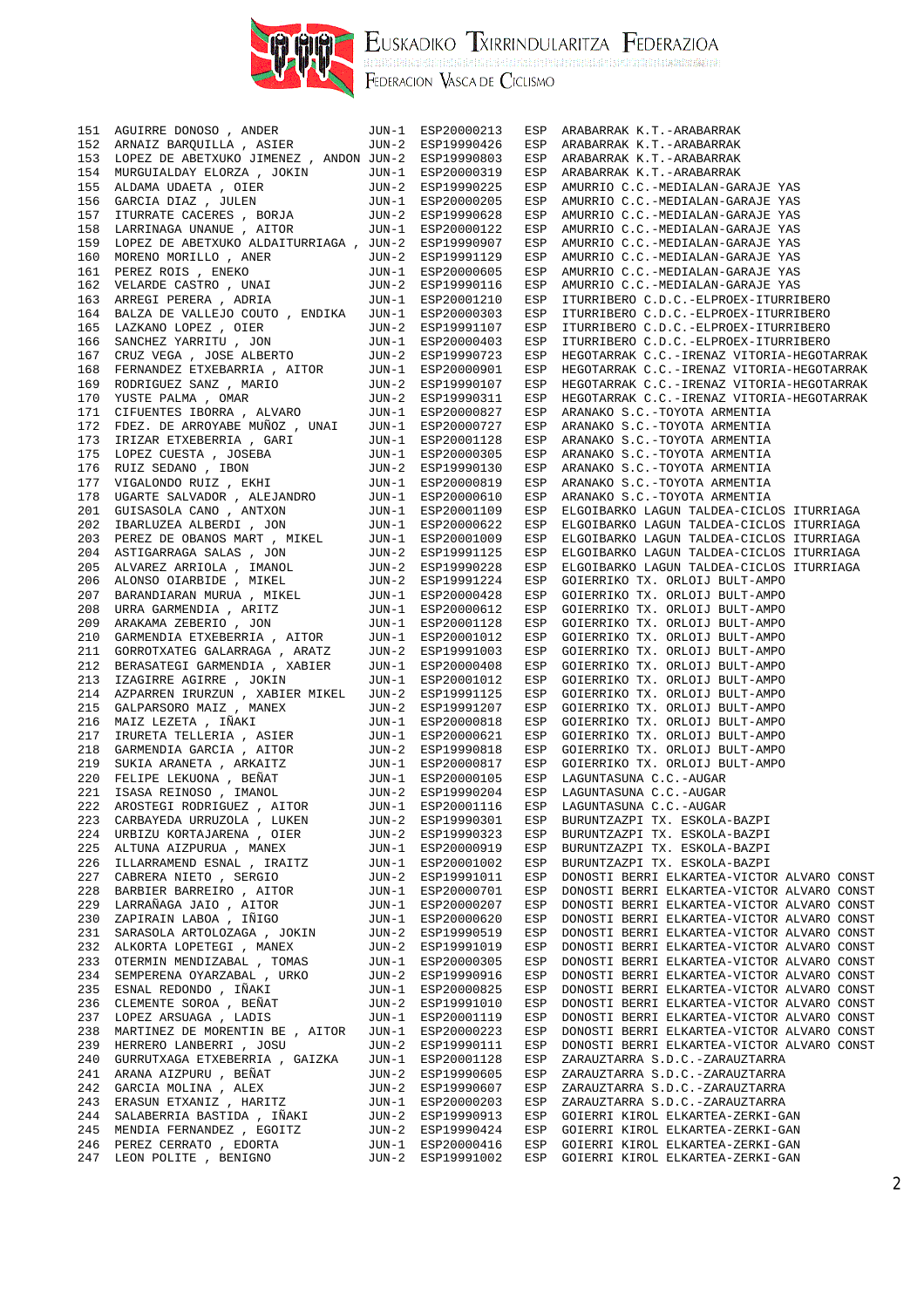

EUSKADIKO TXIRRINDULARITZA FEDERAZIOA<br>Ilaisterrelearielearielearielearielearielearielearielearielearielearielea<br>Federacion Vasca de Ciclismo

248 EZKURDIA MUÑOA , EÑAUT JUN-2 ESP19990330 ESP ORIAKO TX. ESKOLA-LIMOUSIN KARTOIAK-ORIAKO 249 AGOTE HERNANDEZ , EKAIN JUN-2 ESP19990110 ESP ORIAKO TX. ESKOLA-LIMOUSIN KARTOIAK-ORIAKO 250 AYERZA JAUREGUI , ASIER JUN-2 ESP19991122 ESP ORIAKO TX. ESKOLA-LIMOUSIN KARTOIAK-ORIAKO 251 ARRESE-IGOR IRAZUSTA , ENEKO JUN-2 ESP19991225 ESP ORIAKO TX. ESKOLA-LIMOUSIN KARTOIAK-ORIAKO 252 IRIBAR JAUREGI , UNAI JUN-2 ESP19990612 ESP ORIAKO TX. ESKOLA-LIMOUSIN KARTOIAK-ORIAKO 253 IRAZUSTA MUJIKA , MANEX JUN-2 ESP19990331 ESP ORIAKO TX. ESKOLA-LIMOUSIN KARTOIAK-ORIAKO 254 MURUA CARRASCO , IÑAKI JUN-1 ESP20000315 ESP ORIAKO TX. ESKOLA-LIMOUSIN KARTOIAK-ORIAKO 255 GARTZIA ARANA , TELMO JUN-2 ESP19990218 ESP ORIAKO TX. ESKOLA-LIMOUSIN KARTOIAK-ORIAKO 256 MENDO ETXEBERRIA , IMANOL JUN-2 ESP19990805 ESP LAGUN ONAK TX.ELK.-ATRACCIONES SANZ-EPI KR 257 URDANPILLET OSTOLAZA , EÑAUT JUN-1 ESP20000404 ESP LAGUN ONAK TX.ELK.-ATRACCIONES SANZ-EPI KR 258 UROZ GEIJO , NESTOR JUN-2 ESP19990723 ESP ALOÑA MENDI K.E.-ULMA 259 OTERO AIASTUI , JULEN JUN-1 ESP20000928 ESP ALOÑA MENDI K.E.-ULMA 260 GARTZIA ISASI , IOSU JUN-1 ESP20001213 ESP ALOÑA MENDI K.E.-ULMA 261 GARTZIA ISASI , ANDER JUN-2 ESP19990308 ESP ALOÑA MENDI K.E.-ULMA 262 MAIZTEGI DIAZ , GAIZKA JUN-1 ESP20000119 ESP ALOÑA MENDI K.E.-ULMA 263 EXPOSITO GORDO , NICOLAS JUN-1 ESP20001009 ESP IRUNES CLUB CICLISTA-DINUY 264 RODRIGUEZ FRANCO , BRUNO JUN-1 ESP20000924 ESP IRUNES CLUB CICLISTA-DINUY 265 JIMENEZ GARCIA , YERAY JUN-1 ESP20000804 ESP IRUNES CLUB CICLISTA-DINUY 266 ALBISU GONZALEZ , TELMO JUN-1 ESP20000727 ESP IRUNES CLUB CICLISTA-DINUY<br>267 VIDAURRETA LUNA , ANDER JUN-2 ESP19991024 ESP IRUNES CLUB CICLISTA-DINUY 267 VIDAURRETA LUNA , ANDER JUN-2 ESP19991024 ESP IRUNES CLUB CICLISTA-DINUY ESP DORLETAKO AMA TX. ESKOLA-PORTABICIS.COM 269 ARAMBURU RUIZ , IÑIGO JUN-1 ESP20000113 ESP DORLETAKO AMA TX. ESKOLA-PORTABICIS.COM<br>270 AZKARATE MORENO , ANDONI JUN-1 ESP20000723 ESP DORLETAKO AMA TX. ESKOLA-PORTABICIS.COM ESP DORLETAKO AMA TX. ESKOLA-PORTABICIS.COM 271 AZKARATE MORENO , ASIER JUN-1 ESP20000723 ESP DORLETAKO AMA TX. ESKOLA-PORTABICIS.COM 272 RODRIGUEZ FERNANDEZ , JOSEBA JUN-1 ESP20000820 ESP DORLETAKO AMA TX. ESKOLA-PORTABICIS.COM 273 CONDE , MAXIME JUN-1 FRA20001020 FRA AVIRON BAYONNAIS-AVIRON BAYONNAIS<br>274 LEBOURG , TEANO JUN-1 FRA20000408 FRA AVIRON BAYONNAIS-AVIRON BAYONNAIS<br>275 2007 JUN-1 FRA20000408 FRA AVIRON BAYONNAIS-AVIRON BAYONNAIS<br>2007 - JUN-2 FRA19990323 FRA AVIRON BAYONNAIS-AVIRON BAYONNAIS 275 ARRANNO , TOM JUN-2 FRA19990323 FRA AVIRON BAYONNAIS-AVIRON BAYONNAIS 276 DARTHAYETTE , PATXI JUN-2 FRA19990324 FRA AVIRON BAYONNAIS-AVIRON BAYONNAIS FRA AVIRON BAYONNAIS-AVIRON BAYONNAIS 278 PELLETRAT , JON JUN-2 FRA19991026 FRA AVIRON BAYONNAIS-AVIRON BAYONNAIS 321 CERVIÑO PUEYO , IKER JUN-1 ESP20001121 ESP ARALAR TXIRRINDULARI TALD-INTERSPORT IRABI 322 ETXEBERRIA AZPILIKUETA , JOSU JUN-1 ESP20000909 ESP ARALAR TXIRRINDULARI TALD-INTERSPORT IRABI 323 ETXEZARRETA ERREZOLA , BEÑAT JUN-1 ESP20000202 ESP ARALAR TXIRRINDULARI TALD-INTERSPORT IRABI 324 GALARZA REYNOSO , IMANOL JUN-1 ESP20000319 ESP ARALAR TXIRRINDULARI TALD-INTERSPORT IRABI 325 LIZARRAGA MAULEON , UNAI JUN-1 ESP20000811 ESP ARALAR TXIRRINDULARI TALD-INTERSPORT IRABI 326 MAULEON ZABALA , XABIER JUN-1 ESP20000806 ESP ARALAR TXIRRINDULARI TALD-INTERSPORT IRABI 327 MICHAUS ASTIZ , JAVIER JUN-1 ESP20001202 ESP ARALAR TXIRRINDULARI TALD-INTERSPORT IRABI 328 FERNANDEZ MARTINEZ , IÑIGO JUN-1 ESP20000329 ESP BURUNDA CLUB CICLISTA-QUESOS ALBENIZ 329 GONZALEZ TORRES , MATEO JUN-1 ESP20001124 ESP BURUNDA CLUB CICLISTA-QUESOS ALBENIZ 330 IZQUIERDO SAENZ-TORRE , DANIEL JUN-2 ESP19990618 ESP BURUNDA CLUB CICLISTA-QUESOS ALBENIZ 331 JACA PARRIZAS , IOSU JUN-1 ESP20000104 ESP BURUNDA CLUB CICLISTA-QUESOS ALBENIZ 332 LASA LIZARRAGA , AILETZ JUN-1 ESP20000315 ESP BURUNDA CLUB CICLISTA-QUESOS ALBENIZ 333 RIAÑO LOPEZ , JUAN JUN-2 ESP19990523 ESP BURUNDA CLUB CICLISTA-QUESOS ALBENIZ 334 ZIA LOPEZ , HODEI JUN-2 ESP19990506 ESP BURUNDA CLUB CICLISTA-QUESOS ALBENIZ TAFALLES CLUB CICLISTA-EL CASERIO-VALSAY ESP TAFALLES CLUB CICLISTA-EL CASERIO-VALSAY 336 DE LA PARRA CASTRO , CARLOS JUN-1 ESP20001231 ESP TAFALLES CLUB CICLISTA-EL CASERIO-VALSAY<br>337 DORRONSORO IRAÑETA , JOSEBA JUN-1 ESP20001005 ESP TAFALLES CLUB CICLISTA-EL CASERIO-VALSAY<br>338 GASTON MURO , ALFONSO JUN-2 338 GASTON MURO , ALFONSO JUN-2 ESP19990623 ESP TAFALLES CLUB CICLISTA-EL CASERIO-VALSAY 339 PEREZ MARTINEZ , RAUL JUN-1 ESP20000721 ESP TAFALLES CLUB CICLISTA-EL CASERIO-VALSAY 340 SIERRA LABORDA , JESUS ANGEL JUN-1 ESP20000615 ESP TAFALLES CLUB CICLISTA-EL CASERIO-VALSAY 341 TOMAS CRESPO , IÑIGO JUN-1 ESP20001226 ESP TAFALLES CLUB CICLISTA-EL CASERIO-VALSAY 342 URRA ARAGONESES , ANDONI JUN-1 ESP20000527 ESP TAFALLES CLUB CICLISTA-EL CASERIO-VALSAY 343 VELEZ RUIZ , URKO JUN-1 ESP20000923 ESP TAFALLES CLUB CICLISTA-EL CASERIO-VALSAY 344 ARAGON BOTELLO , ION JUN-2 ESP19990928 ESP ASOCIACION C ARANGUREN-ASOCIACION C ARANGUR (ARANGUREN-ASOCIACION C ARANGUREN-ASOCIACION C ARANGUREN-ASOCIACION C ARANGUREN-ASOCIACION C ARANGUREN-ASOCIACION C ARANGUREN-ASOCI 345 GIL BAZTAN , NICOLAS JUN-1 ESP20001120 ESP ASOCIACION C ARANGUREN-ASOCIACION C ARANGU 346 HERNANDEZ TITOS , IBAN JUN-2 ESP19990731 ESP ASOCIACION C ARANGUREN-ASOCIACION C ARANGU 347 IBAÑEZ IZCUE , JON JUN-2 ESP19990719 ESP ASOCIACION C ARANGUREN-ASOCIACION C ARANGU 348 LARUMBE AGUARELES , DAVID JUN-1 ESP20000605 ESP ASOCIACION C ARANGUREN-ASOCIACION C ARANGU 349 MANGADO SALVATIERRA , GUILLERMO JUN-2 ESP19990202 ESP ASOCIACION C ARANGUREN-ASOCIACION C ARANGU 350 MARTINEZ DE MORENTIN LARUMBE , IV JUN-2 ESP19990813 ESP ASOCIACION C ARANGUREN-ASOCIACION C ARANGU 351 AZCONA URIARTE , MIGUEL JUN-2 ESP19990426 ESP VILLAVES CLUB CICLISTA-BEOLA MOTOR-CITROEN 352 DEL BURGO ILARRAZ , JOSE IGNACIO JUN-2 ESP19990129 ESP VILLAVES CLUB CICLISTA-BEOLA MOTOR-CITROEN 353 GARCIA RANZ , IÑIGO JUN-2 ESP19990818 ESP VILLAVES CLUB CICLISTA-BEOLA MOTOR-CITROEN 354 LEGARDA BENITEZ , JULEN JUN-2 ESP19991217 ESP VILLAVES CLUB CICLISTA-BEOLA MOTOR-CITROEN 355 PEÑA ANCHORDOQUI , RUBEN JUN-2 ESP19991120 ESP VILLAVES CLUB CICLISTA-BEOLA MOTOR-CITROEN 356 ZABALZA GARCIRIAIN , IÑIGO JUN-2 ESP19990224 ESP VILLAVES CLUB CICLISTA-BEOLA MOTOR-CITROEN 357 CAÑETE BIELSA , IBON JUN-1 ESP20001002 ESP INDARRA C.D.-FUNDACION LINTXU 358 CASADO VELA , JESUS ANGEL JUN-1 ESP20000728 ESP INDARRA C.D.-FUNDACION LINTXU 359 CHUECA MARTINEZ , IVAN JUN-1 ESP20000928 ESP INDARRA C.D.-FUNDACION LINTXU 360 COMIN MAGAÑA , GONZALO JUN-1 ESP20000307 ESP INDARRA C.D.-FUNDACION LINTXU